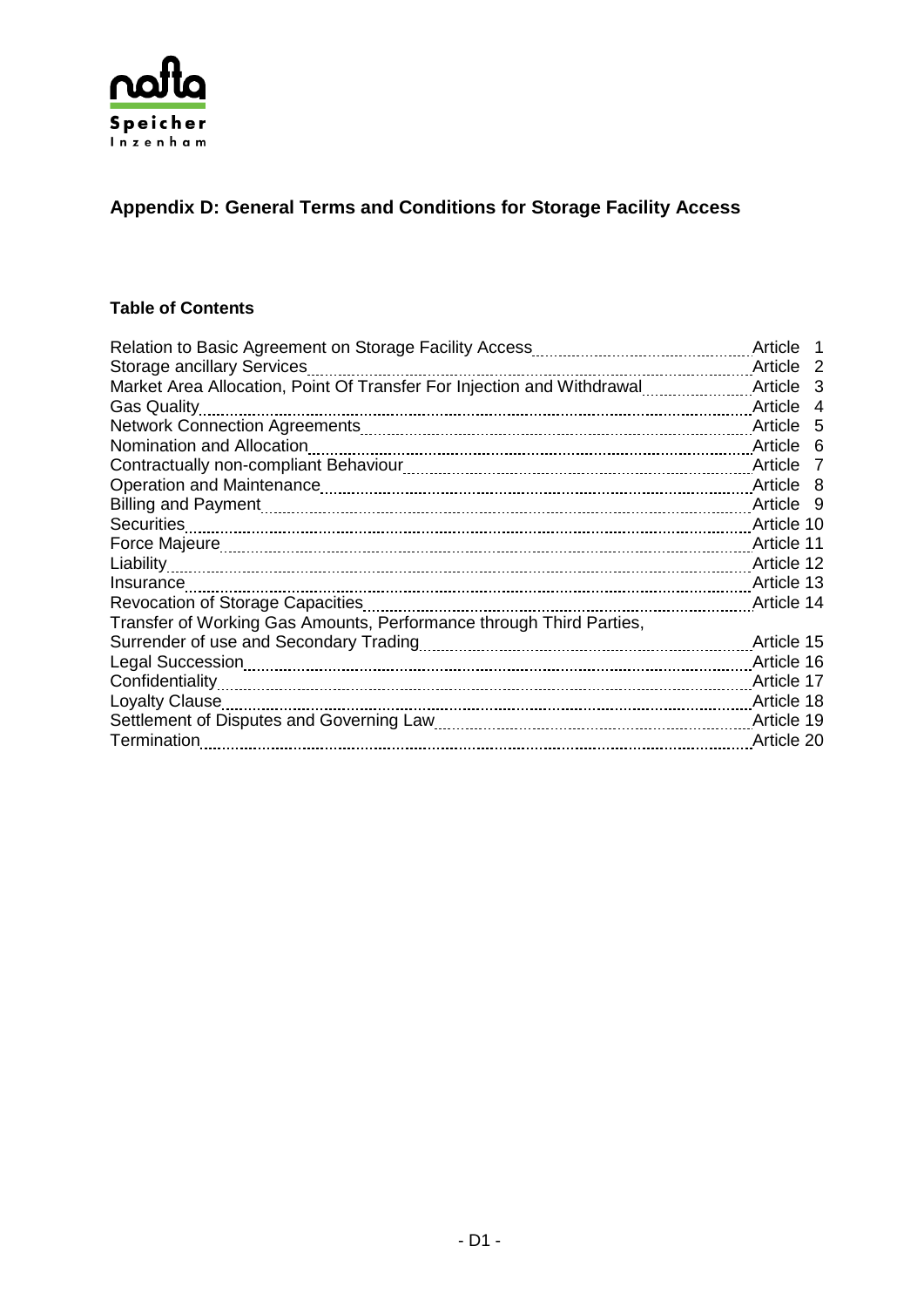

### **Article 1 Relation to Basic Agreement on Storage Facility Access**

The General Terms and Conditions for Storage Facility Access shall regulate – in form of Appendix D of the Agreement on Storage Facility Access (Agreement) - general conditions in respect of the contractual relationship between SSO and the Storage Customer. The Agreement and the General Terms and Conditions for Storage Facility Access shall only be valid collectively and in connection with further Appendices referred to within the Agreement. In case of contradictions between the General Terms and Conditions for Storage Facility Access and the Agreement, the regulations of the Agreement shall apply primarily.

### **Article 2 Storage ancillary Services**

SSO shall provide in the Booking Periods according to Appendix A and beyond that, if necessary, the storage ancillary services required by the Storage Customer for the Natural Gas Storage Facility access.

These include

- a) the receipt and confirmation of Nominations and Renominations according to Article 6 number 1,
- b) the Allocation of Injections and Withdrawals according to Article 6 number 2,
- c) keeping and providing of Storage Accounts in kWh showing the Working Gas Quantities, injected and withdrawn as well as transferred Natural Gas quantities,
- d) invoicing and invoice control.

### **Article 3 Market Area Allocation, Point Of Transfer For Injection and Withdrawal**

1. The Allocation of the Natural Gas Storage Facility to the market area shall be performed by the adjacent Transmission System Operator. The Transmission System Operator shall operate the Point Of Transfer For Injection and Withdrawal. The current data are shown in Appendix E (5). The Take-over and the Delivery of the Natural Gas quantities pursuant to Article 1 of the Agreement shall take place at this Point Of Transfer For Injection and Withdrawal.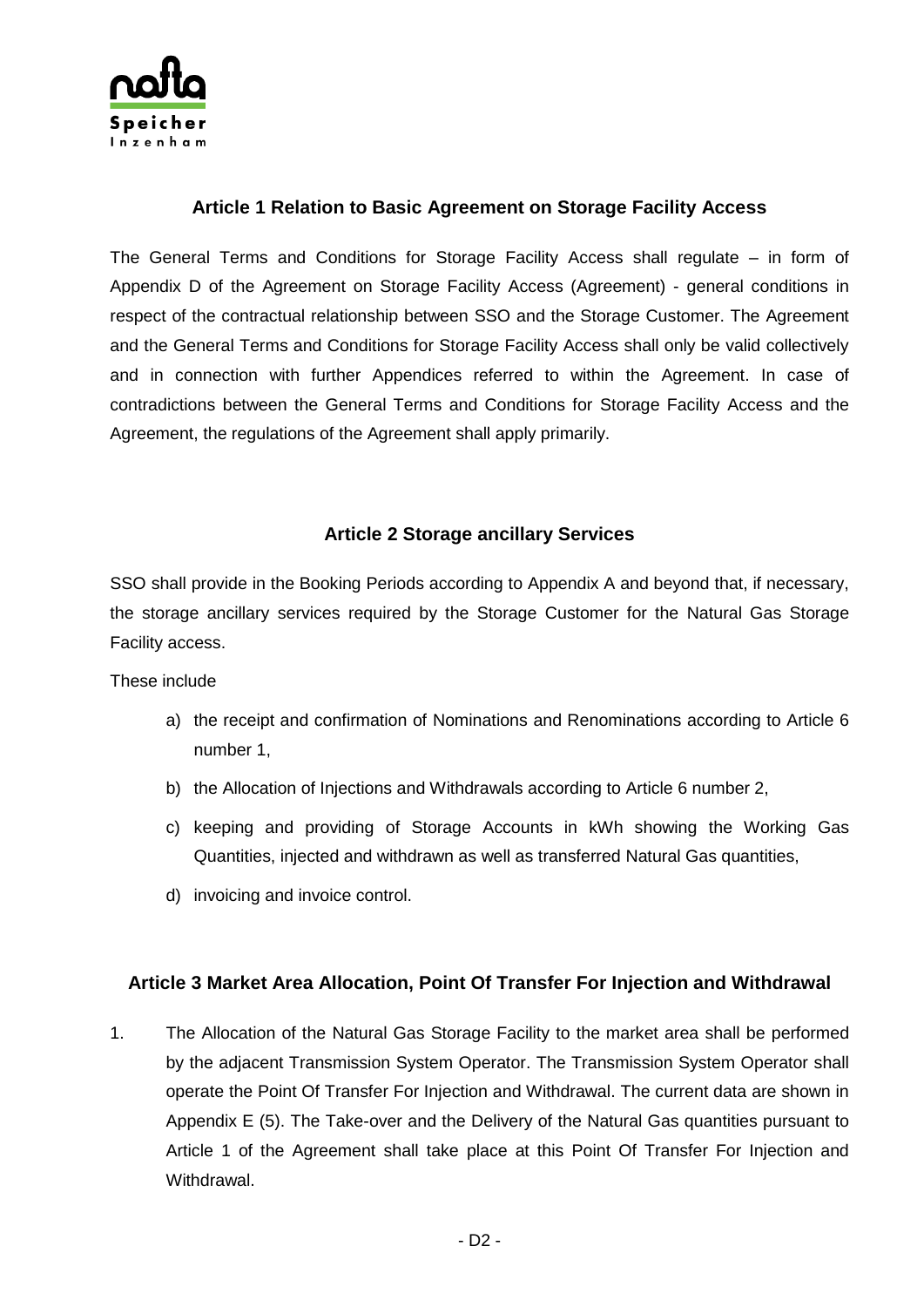

2. Injection and Withdrawal at other network points is not possible. In case Storage Customers wish the aforesaid, a detailed request shall be made to SSO and the affected Transmission System Operator. Requests are examined further by SSO in regard to expandability.

### **Article 4 Gas Quality**

The quality of the Natural Gas quantities provided by the Storage Customer at the Point Of Transfer For Injection according to Article 3 and the Natural Gas quantities provided by SSO at the Point Of Transfer For Withdrawal according to Article 3 shall conform to the requirements published by the adjacent Transmission System Operator.

### **Article 5 Network Connection Agreements**

- 1. If agreements with adjacent Transmission System Operators (network connection agreements) are amended or concluded by SSO due to legal and regulatory requirements, SSO shall adjust this Agreement in accordance with the contents of the network connection agreement or the amendments of the network connection agreement respectively, if and as far as they are relevant for this Agreement.
- 2. SSO shall promptly notify the Storage Customer of the conclusion or the amendments of the network connection agreements respectively according to number 1 and the components of these agreements that are relevant for this Agreement.

### **Article 6 Nomination and Allocation**

- 1. The Storage Customer shall be obliged to nominate the quantities to be taken over for injection and the quantities to be provided for Withdrawal by SSO. The provisions hereto are shown in Appendix F.
- 2. Rules regarding the Allocation of the Natural Gas quantities that are taken over by the Storage Customer every hour at the Point Of Transfer For Injection or that are provided to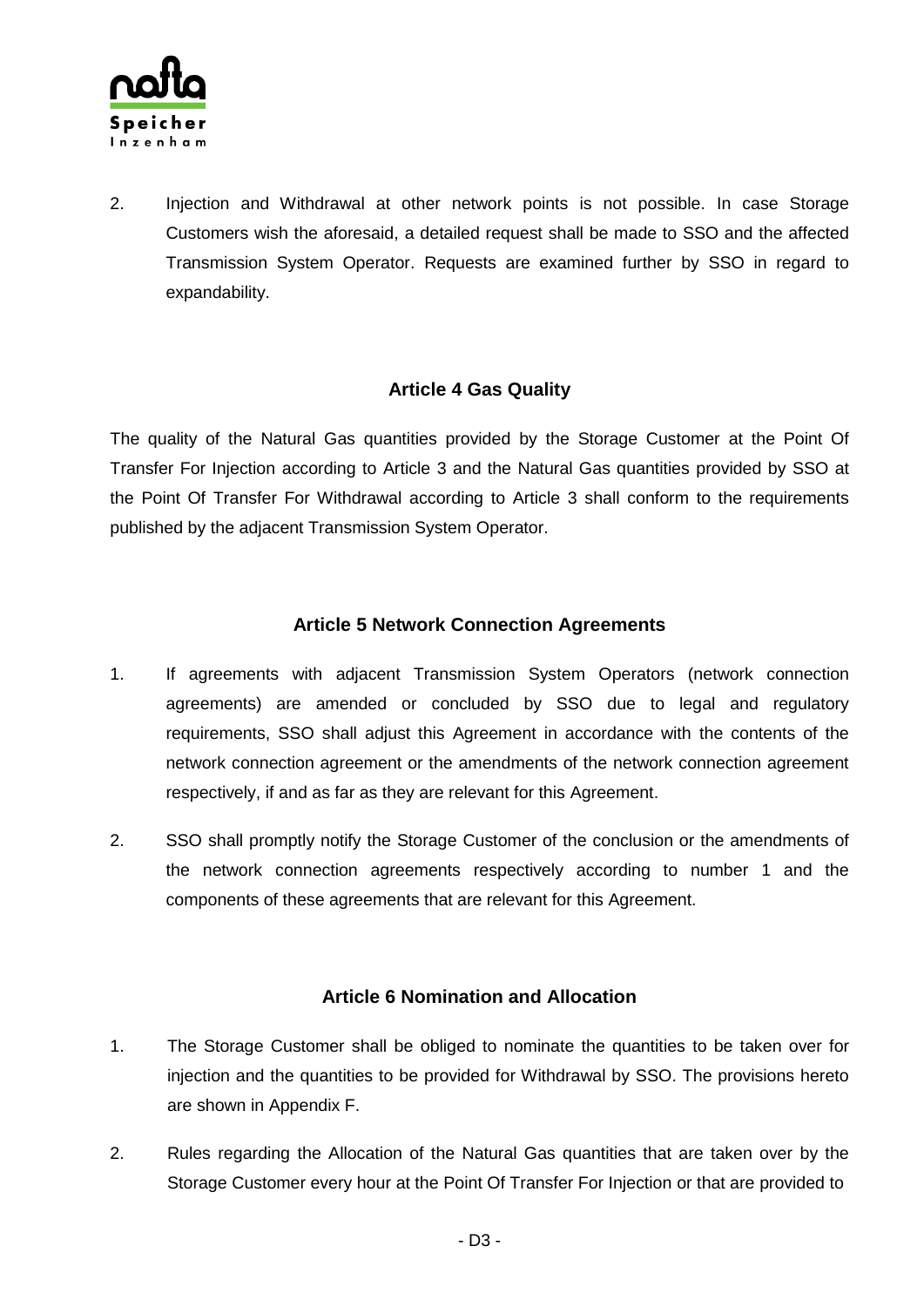

the Storage Customer every hour at the Point Of Transfer For Withdrawal by SSO are shown in Appendix F.

3. SSO shall collaborate with the adjacent Transmission System Operator in respect of Nominations and Allocations in order to possibly avoid any differences between transport and storage quantities.

### **Article 7 Contractually non-compliant Behaviour**

- 1. If the Storage Customer has stored a Natural Gas quantity in the Natural Gas Storage Facility that exceeds the booked Working Gas Capacity according to Appendix A, after the expiration of a Booking Period according to Appendix A, the following special rule shall apply in respect of this exceeding quantity
	- a) The Storage Customer shall obtain additional Working Gas Capacity for six weeks in the amount of its exceeding quantity inclusive Withdrawal Rate until the ratio of Working Gas Capacity to Withdrawal Rate is reached before the expiration of the Booking Period. This Withdrawal Rate may be interrupted when used by regular Storage Customers of SSO. For this additional Working Gas Capacity inclusive Withdrawal Rate the Storage Customer shall pay a fee to SSO in the amount of two regular monthly fees.
	- b) If and to the extent free Storage Capacity is available in the affected year, the Storage Customer shall be entitled to transform this additional Working Gas Capacity within the six weeks into regular Storage Capacity for the current Storage Year. This capacity shall be equivalent to contracted Storage Capacity and will be included in Appendix A. Additional monthly fees that have been paid already will be credited against this.
	- c) If the Storage Customer makes no use of the transformation possibility or the transformation is not possible due to the lack of free Storage Capacity and the Storage Customer's Natural Gas quantity still exceeds the booked Working Gas Capacity after six weeks, the ownership in these exceeding Natural Gas quantities is transferred to SSO. These Natural Gas quantities will be acquired from the Storage Customer at the Reference Purchase Price.
- 2. If the Storage Customer has requested Natural Gas quantities for Withdrawal and has received quantities by SSO that exceed the available Working Gas Quantity of the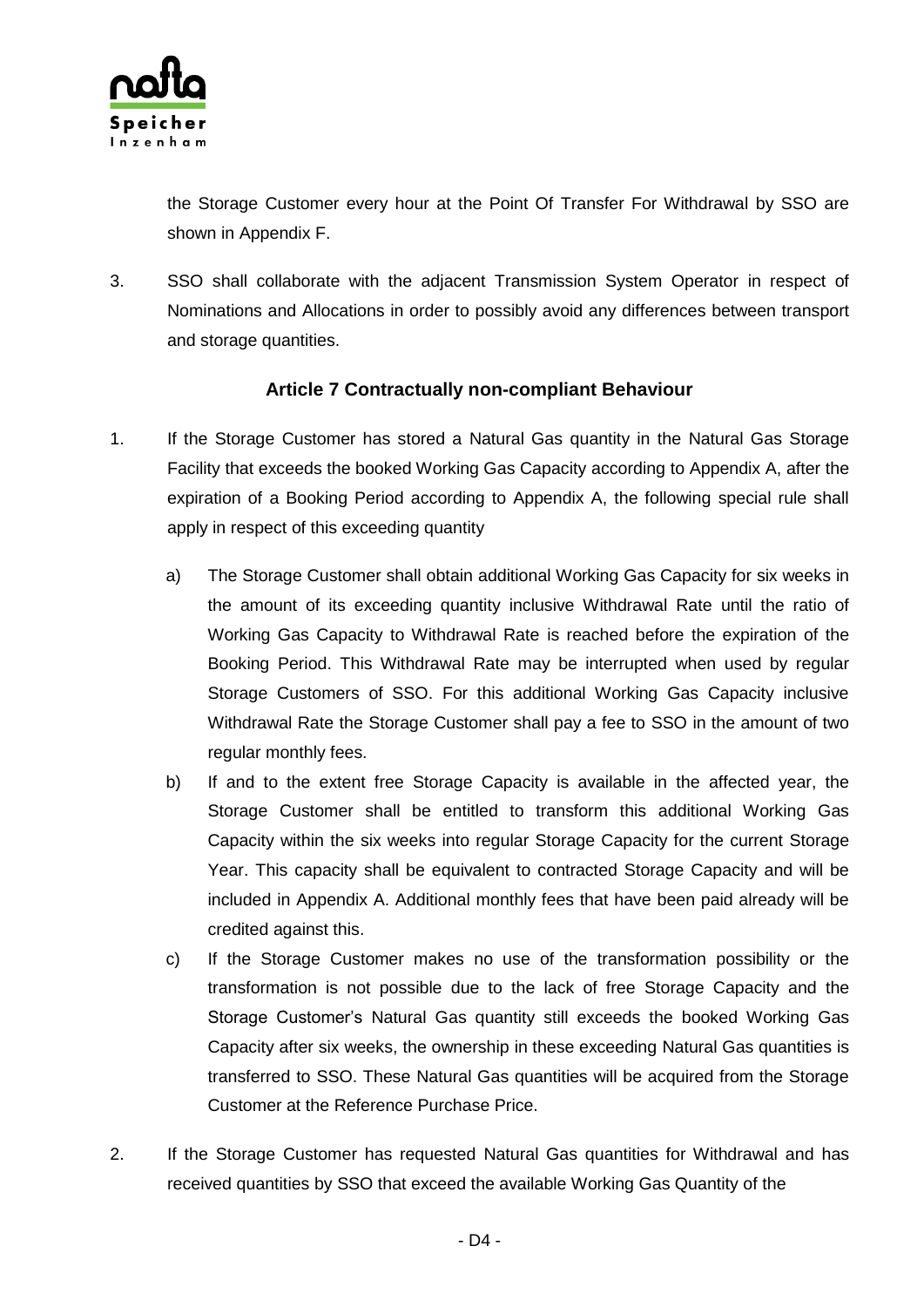

Storage Customer, the corresponding missing quantities shall be invoiced with the Reference Sales Price.

- 3. SSO reserves the right of implementing rules relating to the failure to comply with possible Utilisation Requirements according to Appendix E (4).
- 4. If and as long as the Natural Gas provided by the Storage Customer at the Point Of Transfer For Injection according to Article 3 number 1 does not correspond to the requirements for an Injection (gas quality according to Article 4, pressure ratio, Nomination pursuant to concluded Injection Rate), SSO shall be entitled to refuse the take-over of this Natural Gas in whole or in part. In this case the Storage Customer will immediately reduce the Natural Gas provided at the Point Of Transfer For Injection accordingly. All rights held by the Contractual Partners shall remain unaffected.
- 5. If and as long as the Natural Gas provided by SSO at the Point Of Transfer For Withdrawal according to Article 3 number 1 does not correspond to the requirements for a Withdrawal (gas quality according to Article 4, pressure ratio, Nomination pursuant to concluded Withdrawal Rate), the Storage Customer shall be entitled to refuse the takeover of this Natural Gas in whole or in part. In this case SSO will immediately reduce the Natural Gas provided at the Point Of Transfer For Withdrawal accordingly. All rights held by the Contractual Partners shall remain unaffected.
- 6. If and as long as the Natural Gas quantities provided by SSO at the Point Of Transfer For Withdrawal according to Article 3 number 1 and taken over simultaneously and with an equivalent thermal value by the Storage Customer, are not or not completely taken over by the adjacent Transmission System Operator, SSO shall be entitled to reduce the withdrawal and the provision of Natural Gas quantities at the corresponding Point Of Transfer For Withdrawal accordingly. SSO shall endeavour to provide the Natural Gas quantities to the Storage Customer in that way that the adjacent transmission operator is basically able to take delivery.
- 7. If due to contractually non-compliant behaviour of the Storage Customer based on reasonable and prudent judgement - not insignificant interferences of the Natural Gas Storage Facilities, the safety of the Natural Gas Storage Facility operation, the rights of third parties or the security of gas supply are to be expected, SSO shall be entitled to reduce or shut down the Natural Gas Storage Facility access insofar, as this eliminates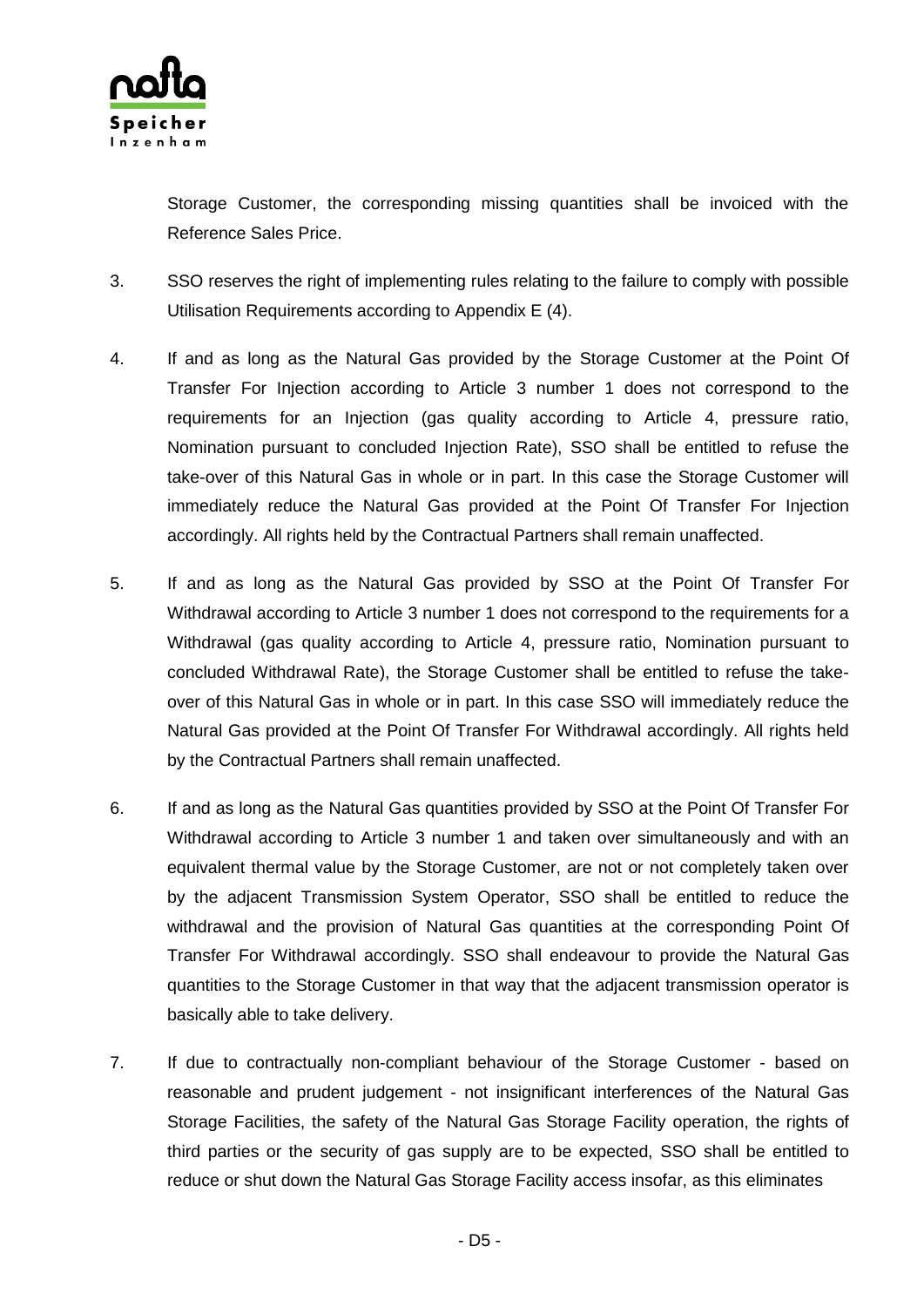

the abnormal condition. Moreover, SSO may request the establishment of technical measures that ensure the compliance with the Contractual rules at the expense of the Storage Customer.

### **Article 8 Operation and Maintenance**

- 1. SSO shall be entitled to interrupt or restrict the operation of the Natural Gas Storage Facility due to technical faults of the Natural Gas storage according to sentence 3 (faults) or for carrying out maintenance measures as well as measures for new construction, changes and expansion operations (measures) of the Natural Gas Storage Facilities. SSO shall be entitled to restrict the agreed Storage Capacities pursuant to Appendix A accordingly and shall insofar be released from its contractual obligations. A technical fault of the Natural Gas storage is a non-planned interruption or another non-planned irregularity of Natural Gas storage or a non-planned interruption or another non-planned irregularity in the Take-over or Delivery of gas for Injection or Withdrawal. SSO shall endeavour to limit measures pursuant to sentence 1 provided that a possibly high availability of the booked Storage Capacities is maintained for the Storage Customer to a necessary degree. Restrictions caused by faults or measures will be allocated to the Storage Customers at the ratio of the provided Storage Capacities.
- 2. In case the agreed Storage Capacities pursuant to Appendix A are restricted for a period of more than 14 Days per Storage Year due to technical defaults or measures according to number 1, the Storage Customer shall be discharged from its payment obligations insofar starting for each interruption from Day 15 on a daily basis. For Booking Periods of less than a year the provisions shall apply accordingly.
- 3. SSO shall publish for the Storage Customer on its internet page the nature and extent of the in the following six months according to number 1 planned measures on a monthly basis that lead to a restriction of the agreed Storage Capacities pursuant to Appendix A. The contents of the publication according to sentence 1 shall be binding for the first two of these six months; changes to this binding plan for the first two of the six months may only be carried out after consultation with the Storage Customer. In the case of technical faults according to number 1 SSO shall publish these without delay.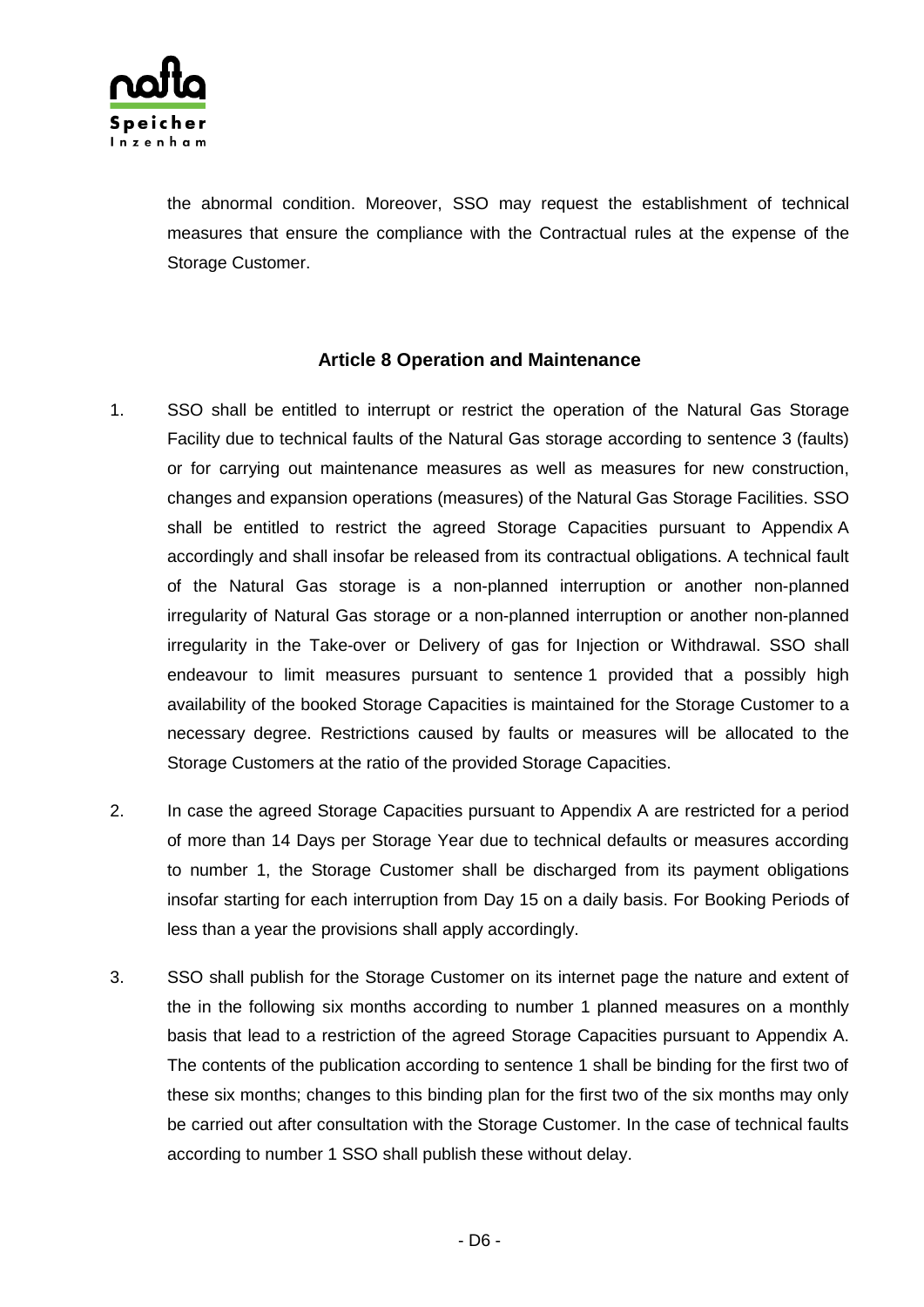

4. Following an interruption or restriction of the storage operation the resumption of the storage operation shall be carried out if necessary in stages, in consideration of operational and supply-related circumstances. SSO will inform about the resumption of the agreed Storage Capacities according to Appendix A without delay.

### **Article 9 Billing and Payment**

- 1. The fees according to Appendix A will be invoiced on a monthly basis by the 5<sup>th</sup> calendar day of the booked Storage Capacity month. Annual fees are equally divided into the twelve booked Storage Capacity months, fees for booked Storage Capacities during the Storage Year are equally divided into the concerned booked Storage Capacity months. A final invoice shall be rendered at the end of the Booking Period or at the end of each Storage Year with booked Storage Capacity at the latest in accordance with Appendix A.
- 2. The amounts payable by the Storage Customer referred to in Article 7 will be invoiced as soon as the relevant information for billing the Storage Customer is provided. The amounts payable by SSO as referred to in Article 7 will be carried out as soon as the relevant information is provided.
- 3. Invoicing of the amounts refundable by SSO as referred to in Article 8 number 2 will be settled in the final invoice according to number 1 sentence 3.
- 4. All fees, compensations and refunds are exclusive of any applicable Value Added Tax and Value Added Tax shall be paid by the Storage Customer where payable in respect of any such amount. This shall also apply to the commercial compensation according to Article 7 number 1 letter c) and Article 7 number 2. All invoices will be issued in accordance with the regulations determined in Articles 14 ff. of the German Value Added Tax law [Umsatzsteuergesetz]. The same shall apply to credit notes.
- 5. All fees, compensations and refunds are calculated without any rounding and rounded off to two decimal places.
- 6. The Storage Customer shall pay the invoiced amounts by the 20<sup>th</sup> calendar day of the booked storage month at the latest. The payments are to be transferred into the bank account given on the invoice. In case the due date for payment is a Sunday or a Monday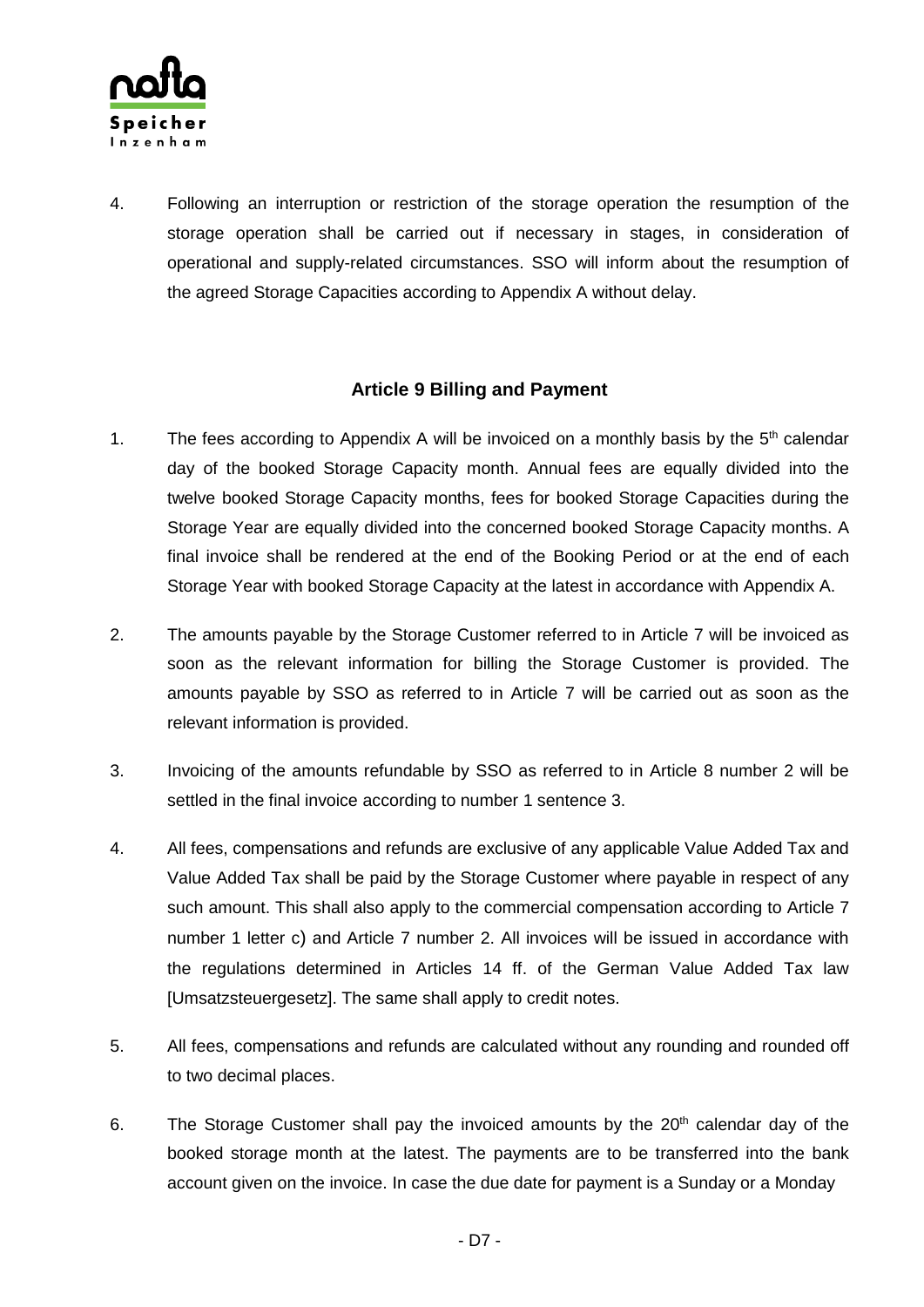

bank holiday the payment shall be made on the following Banking Day. In case the due date for payment falls on a Saturday or on another bank holiday the payment shall be made on the previous Banking Day.

- 7. Payments are made in due time if the respective amounts have been credited within the relevant period as referred to in number 5.
- 8. In case a date of payment is not met, SSO shall be entitled without further notice notwithstanding further requests, to charge default interest in accordance with Article 288 of the German Civil Code [Bürgerliches Gesetzbuch].
- 9. Objections to invoices shall promptly be raised after detection. Objections to invoices shall not entitle – as far as no obvious errors (e.g. miscalculations) are concerned – to postponement, reduction or refusal of payment. Legitimate objections shall grant a claim for reimbursement.
- 10. Both Contractual Partners may only set off claims against those of the other Contractual Partner or assert a right of retention as far as its claims are undisputed or have been confirmed by a court judgement.

### **Article 10 Securities**

- 1. SSO shall be entitled to claim securities for contractually provided storage fees and taxes in the form of an unconditional, irrevocable and directly liable bond from a bank that has a rating of "A" according to Standard & Poor's or a comparable rating of another accepted rating agency (e.g. Moody's). Instead of a security bond SSO shall be entitled to claim a security of the same financial value. The bond shall include the waiving of the defenses of failure to pursue legal remedies, voidability and set-off in so far as such does concern a counter-claim that is disputed or not bindingly established in court.
- 2. The amount of the security to be provided shall be the product of the monthly amount of the storage fee according to Article 9 number 1 sentence 2 and the "security factor". The security factor results from the creditworthiness rating (SSO index) in connection with the equity shown on the balance sheet of the Storage Customer.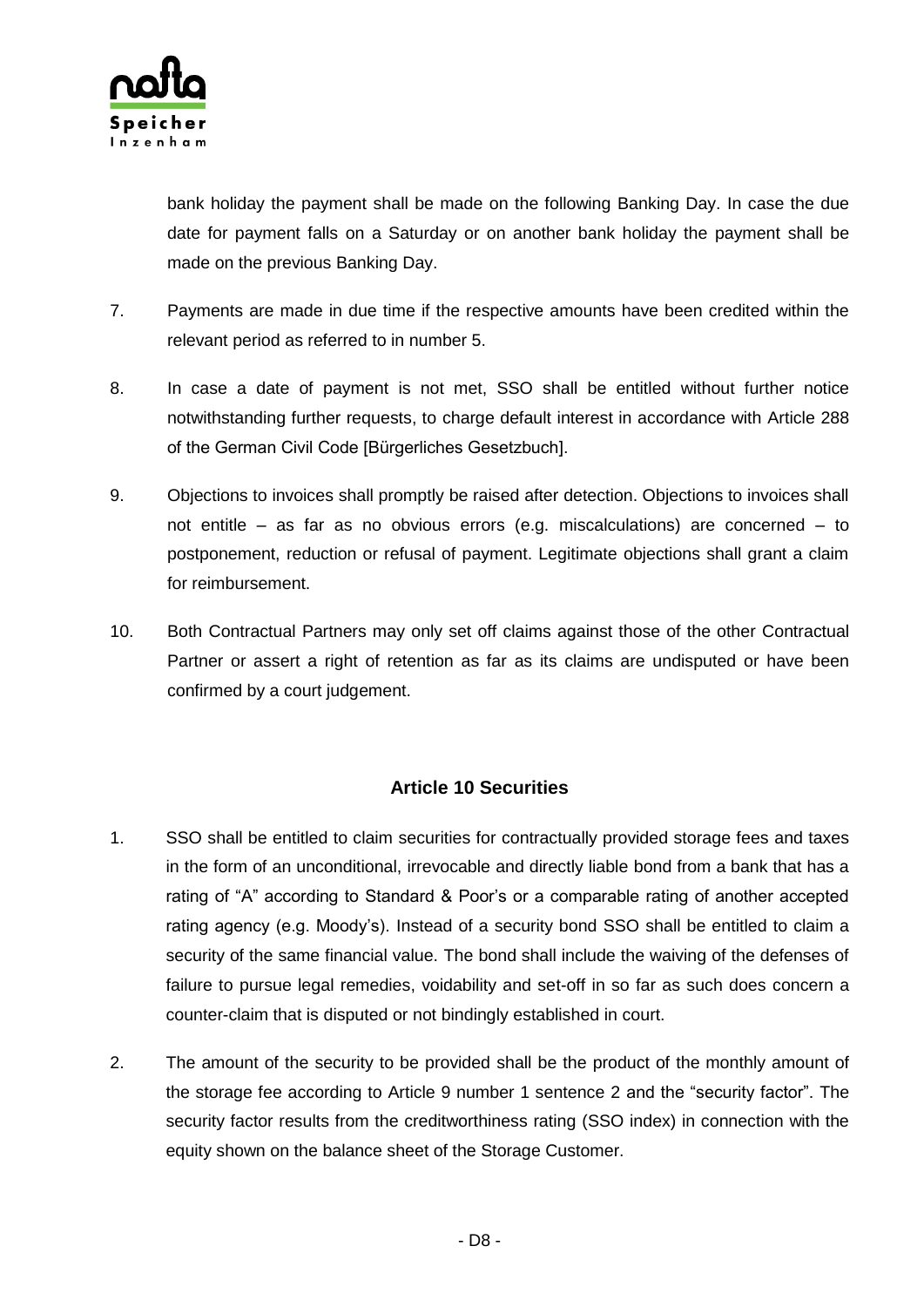

| <b>Standard &amp; Poor's</b> | Moody's         | <b>Fitch Ratings</b> | <b>S&amp;P Capital IQ</b> | <b>Bisnode (D&amp;B</b> | <b>DEA Index</b> |
|------------------------------|-----------------|----------------------|---------------------------|-------------------------|------------------|
|                              |                 |                      |                           | Risik-Indicator)        |                  |
| <b>AAA</b>                   | Aaa             | <b>AAA</b>           | <b>AAA</b>                |                         |                  |
| $AA+$                        | Aa1             | $AA+$                | $AA+$                     |                         | $\bf{0}$         |
| AA                           | Aa2             | AA                   | AA                        |                         |                  |
| AA-                          | Aa3             | AA-                  | AA-                       |                         |                  |
| $A+$                         | A <sub>1</sub>  | A+                   | $A+$                      |                         |                  |
| A                            | A2              | A                    | A                         | $2+$                    |                  |
| A-                           | A3              | А-                   | А-                        |                         |                  |
| BBB+                         | Baa1            | BBB+                 | BBB+                      |                         |                  |
| <b>BBB</b>                   | Baa2            | <b>BBB</b>           | <b>BBB</b>                | $2-$                    | $\mathbf 2$      |
| BBB-                         | Baa3            | BBB-                 | BBB-                      |                         |                  |
| BB+                          | Ba1             | BB+                  | BB+                       |                         |                  |
| BB                           | Ba <sub>2</sub> | <b>BB</b>            | BB                        | $3+$                    | 3                |
| BB-                          | Ba3             | BB-                  | BB-                       |                         |                  |
| B+                           | <b>B1</b>       | B+                   | $B+$                      |                         |                  |
| B                            | <b>B2</b>       | B                    | B                         | $3-$                    | 4                |
| <b>B-</b>                    | <b>B3</b>       | <b>B-</b>            | <b>B-</b>                 |                         |                  |
| less than B-                 | less than B3    | less than B-         | less than B-              | 4                       | 5                |

The SSO index shall be determined as follows:

The lowest rating or the lowest indicator will be used respectively in order to determine the creditworthiness. Alternatively, it may be referred to the creditworthiness of the parent company, in case a controlling and profit transfer agreement exists or an acceptable bond will be provided by the parent company for SSO.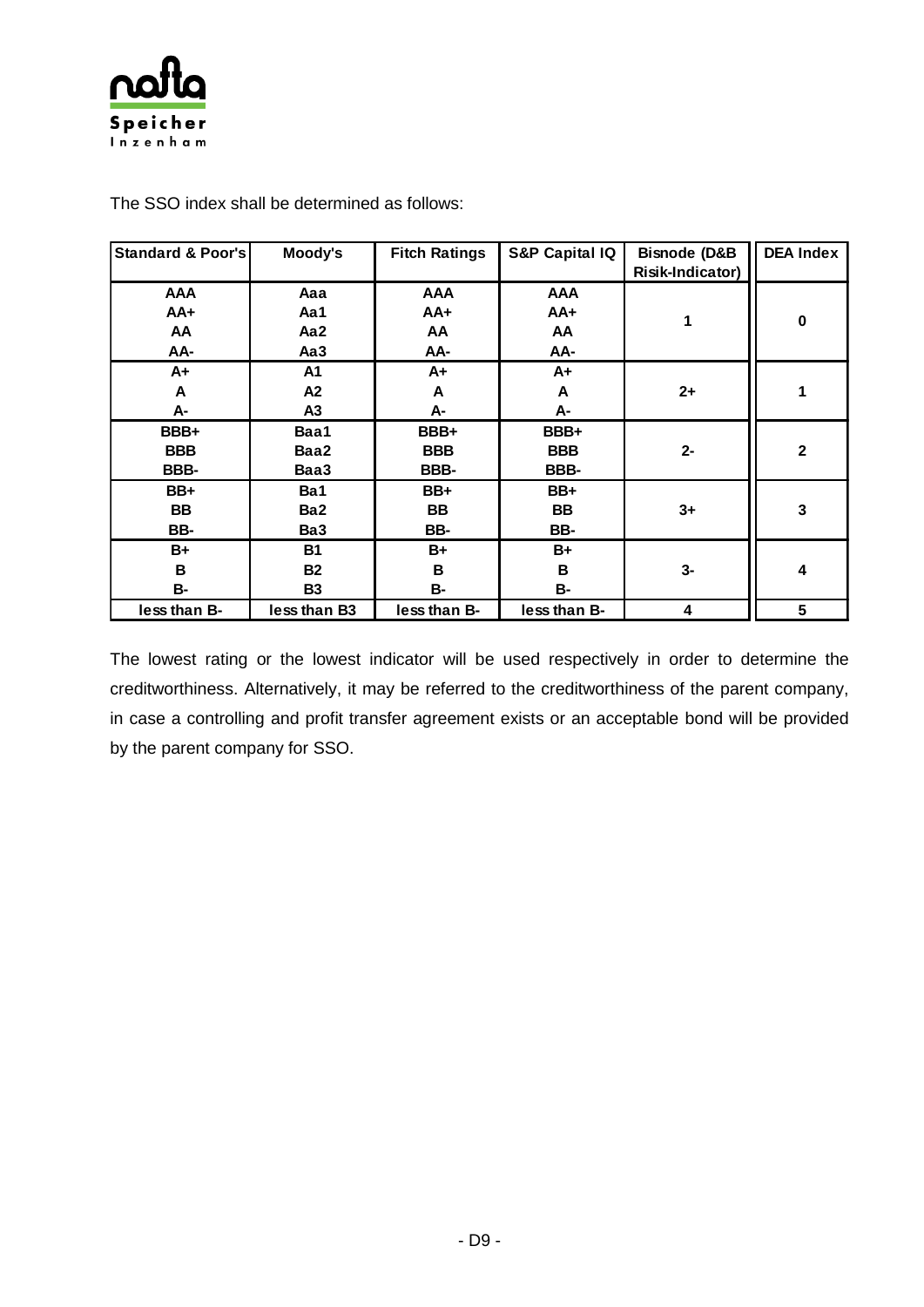

| Equity in million<br><b>Euro</b><br><b>DEA Index</b> | less than 100 | 100 to 249 | 250 to 2.500 | more than $2,500$ |
|------------------------------------------------------|---------------|------------|--------------|-------------------|
|                                                      |               |            |              |                   |
|                                                      |               |            |              |                   |
|                                                      |               |            |              |                   |
|                                                      |               |            |              |                   |
|                                                      |               |            |              |                   |
|                                                      |               |            |              |                   |

The security factor shall be determined as follows:

If no external rating of the Storage Customer at Standard & Poor's, Moody's or Fitch Ratings exists, the Storage Customer shall be obliged to provide its last two certified annual statements and other necessary documents and information for determining the creditworthiness.

- 3. The creditworthiness determining procedure may be repeated at any time during the contract term. The Storage Customer shall be obliged, by request of SSO, to provide the most updated version of the certified annual statements as well as other necessary documents and information. In the event of deterioration in creditworthiness during the contract term the Storage Customer shall be obliged to provide securities or to adjust the provided securities according to number 1 and 2. In case the creditworthiness of the Storage Customer improves during the contract term, SSO shall be obliged to release securities to the respective extent.
- 4. The Storage Customer shall be obliged to transfer the security ten working days before the start of the Booking Period or in the event of deterioration in creditworthiness during the contract term within ten working days after written request to SSO. The security may be provided unlimited or limited in time. In the latter case the security shall end no earlier than two months after the end of the Booking Period. After the final transaction in regard to booked Storage Capacity the security deposit will be returned by SSO to the Storage Customer.
- 5. In case the Storage Customer has not provided the required security deposit at the beginning of the Booking Period according to Appendix A or has not increased the security deposit after a deterioration in creditworthiness during the Booking Period according to Appendix A, SSO shall be obliged to terminate this Agreement pursuant to Article 20 with immediate effect.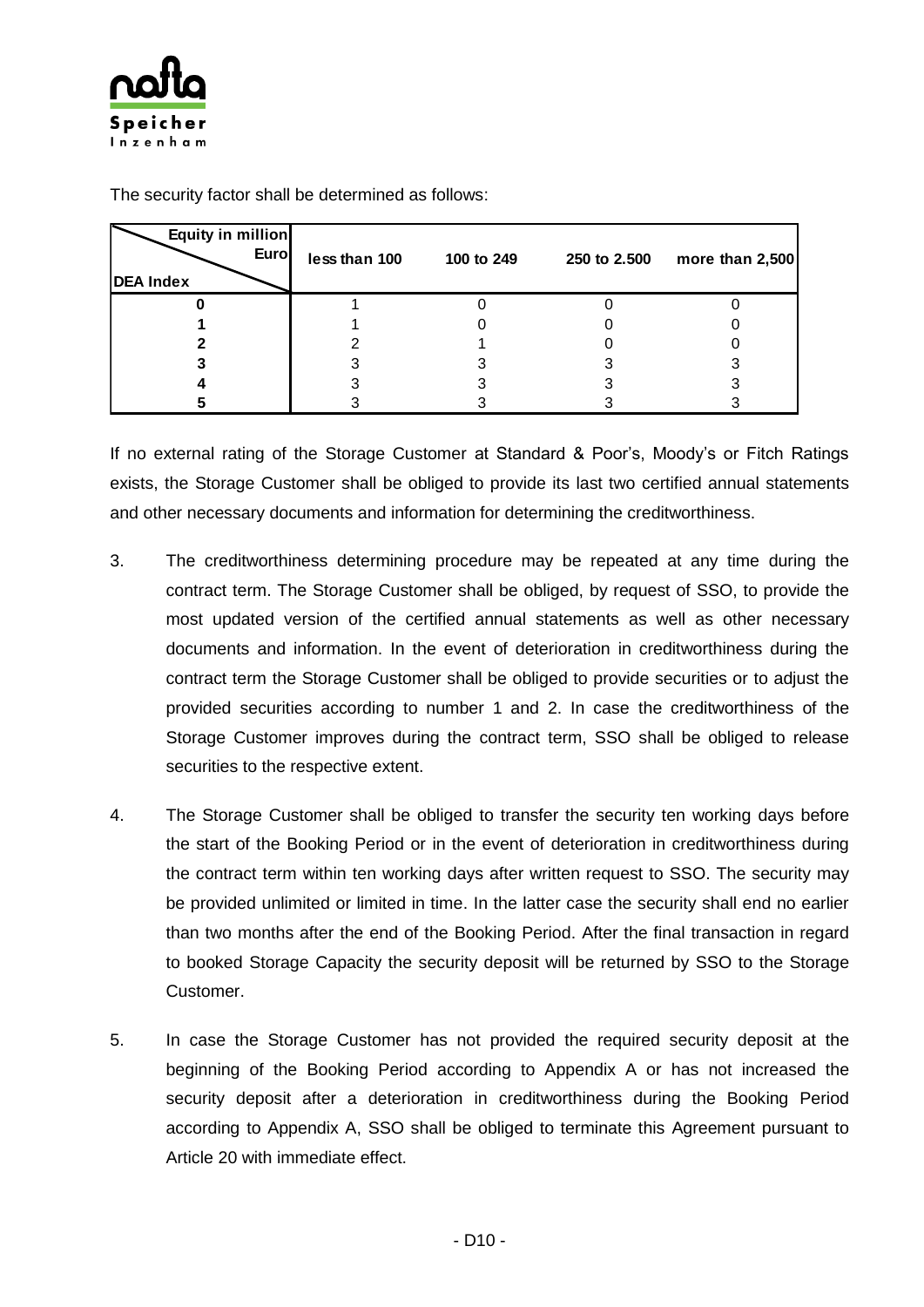

### **Article 11 Force Majeure**

- 1. A Contractual Partner shall be released from carrying out its obligations resulting from this Agreement for so long as and to the extent that he is prevented from carrying out any of its obligations or fulfilment is unbearable as a result of force majeure, of governmental or court measures or of other circumstances that are not caused by him. The corresponding obligations of the other Contractual Partner shall not apply accordingly.
- 2. Force majeure means any event which is beyond the control of the affected Contractual Partner that could not have been avoided by steps which might be reasonably expected to have been taken by a Contractual Partner, e.g. natural catastrophes, war, cases of emergency, etc. Lockout and strike shall also be included.
- 3. The Storage Customer shall be released from its obligation to pay the fees for as long as and to the extent that SSO asserts one of the impediments to service performance as mentioned in number 1.
- 4. The Contractual Partner affected by force majeure, governmental or court measures or other circumstances according to number 1 shall immediately and fully inform the other Contractual Partner of the disruption. This Contractual Partner shall resolve the interruption as soon as reasonably practicable through all available means.

### **Article 12 Liability**

- 1. The Contractual Partners shall be liable to each other for physical damage as far as this damage is caused by the Contractual Partner, its statutory representative or vicarious agent acting with wrongful intent or with negligence.
- 2. For financial loss and/or property damage resulting from disruptions of gas storage service according to Article 8 number 1 sentence 3 shall a Contractual Partner only be liable if they are caused by the Contractual Partner, its statutory representative or vicarious agent acting with wrongful intent or with gross negligence or if a culpable violation of essential contract obligations (cardinal obligations) of this Contractual Partner is given.
- 3. The liability of the Contractual Partner according to number 2 in respect of property damages caused with gross negligence shall be limited to 1 (in words: one) million euro damaging event subject to number 4. The Contractual Partner's liability according to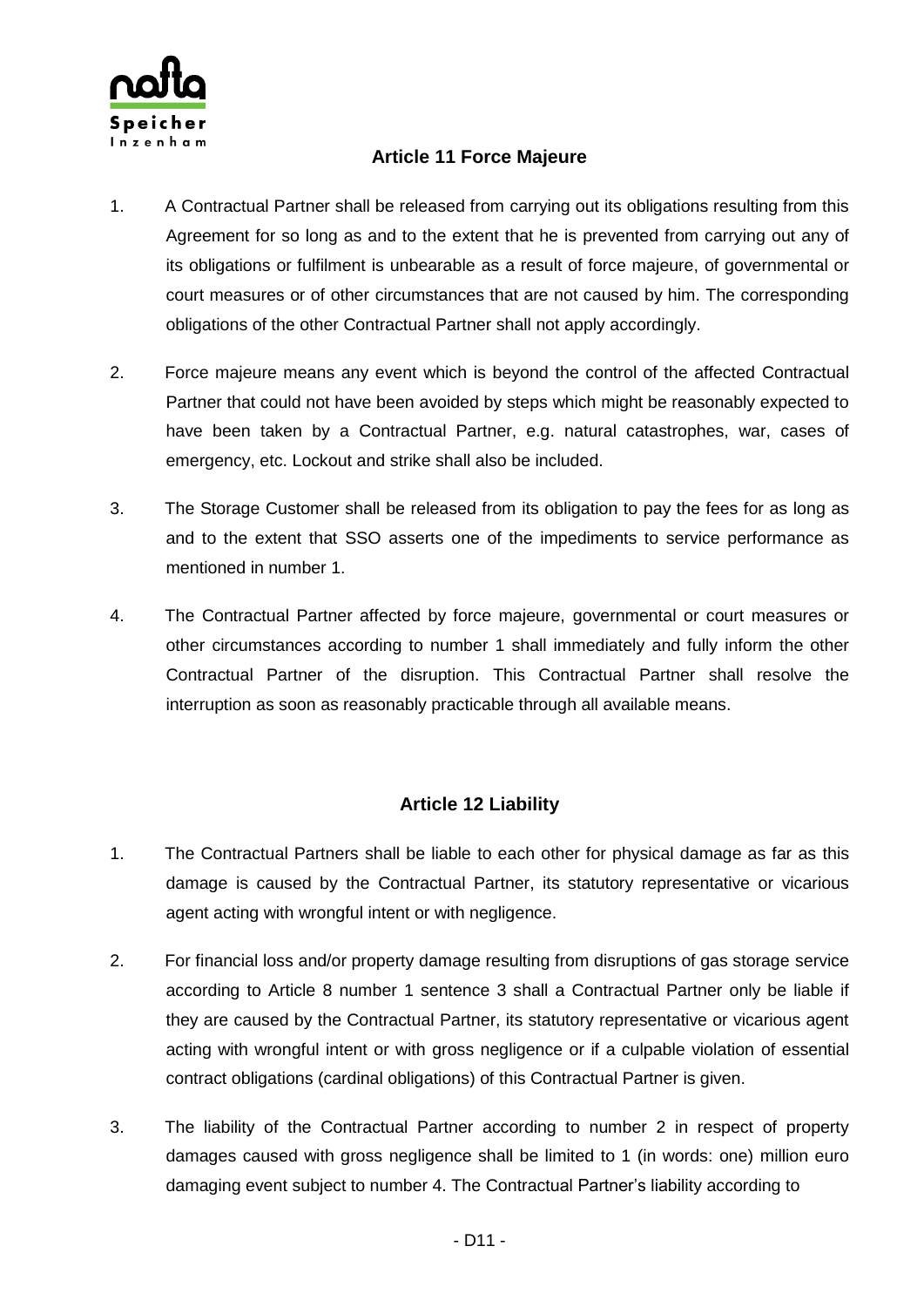

number 2 for financial losses caused with gross negligence shall be limited to  $\epsilon$  250,000 (in words: euro two hundred and fifty thousand).

- 4. In case the sum of singular damages according to number 3 in respect of all storage customers of SSO per damage event exceeds the maximum limit of 5 (in words: five) million euro, the compensation for damages of the Storage Customer shall be reduced in the proportion of the sum of compensation claims of all storage customer to the maximum amount of SSO.
- 5. Compensation claims that are based on gross negligence shall be time barred after the expiry of one year from the date on which the Contractual Partner has gained knowledge of the damage and of the circumstances justifying the claim, at the latest three years after the occurrence of the damaging event.
- 6. The provisions mentioned in number 1 to 5 shall apply for the personal liability of the Contractual Partners' legal representatives as well as the liability of the vicarious agents accordingly.
- 7. A damage to a third party caused by a Contractual Partner, its legal representative or its vicarious agent, this Contractual Partner shall indemnify the other Contractual Partner against all corresponding compensation claims made against or suffered by the other Contractual Partner to the extent that Contractual Partner causing the damage would have to be liable to the other Contractual Partner pursuant to number 1 to 6.
- 8. As far as SSO may not be able to take over the Natural Gas that is not supplied in accordance with the Agreement at a Point Of Transfer For Injection according to Article 3 number 1 from the Storage Customer, due to the fact that the pressure ratios at this Point Of Transfer For Injection pose an obstacle to a take-over, the liability of SSO for any damages resulting from this for the Storage Customer shall be excluded. As far as the Storage Customer may not be able to take over the Natural Gas provided by SSO at a Point Of Transfer For Withdrawal, due to the fact that the pressure ratios are opposed by a take-over at this Point Of Transfer For Withdrawal, the liability of SSO for any damages resulting from this for the Storage Customer shall be excluded.
- 9. The Storage Customer shall be obliged to contractually agree with its customers that limitations to liability in its favour shall also apply in favour of SSO.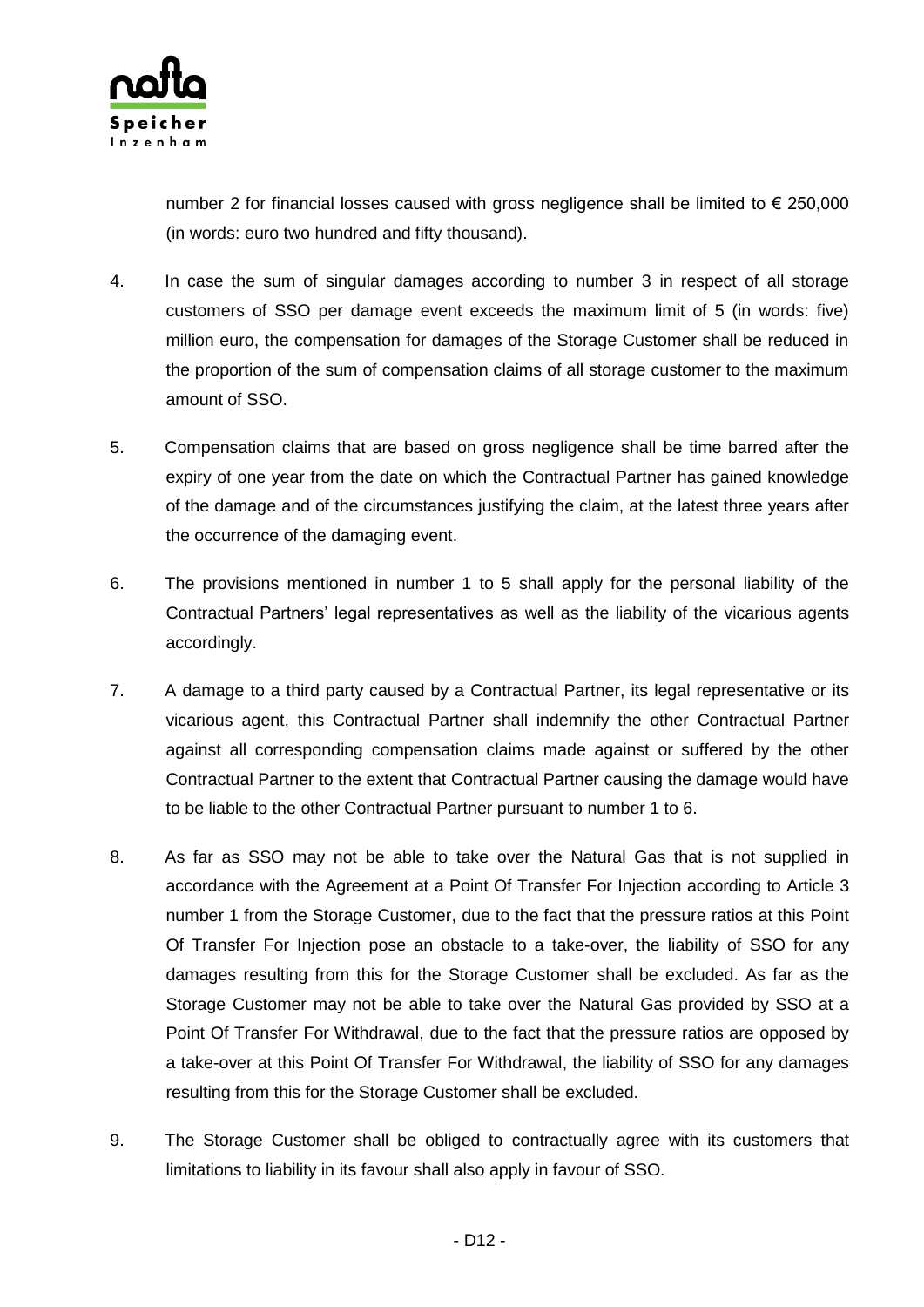

### **Article 13 Insurance**

- 1. The Storage Customer shall provide for the term of this Agreement all legally required insurances, including an all-embracing third party liability / environmental liability insurance [Haftpflicht-/ Umwelthaftpflichtversicherung] at its own expense. The insurance coverage includes inter alia damages to persons, to property or environmental damage with a minimum insurance sum of 10 (in words: ten) million euro.
- 2. On demand of SSO the Storage Customer shall be obliged to prove the existence of the aforementioned insurances and deliver the relevant documents to SSO. Any deficits and excesses regarding the insurance cover shall be borne by the Storage Customer. Within the liability insurances of the Storage Customer a corresponding waiver of subrogation in favour of SSO shall be agreed upon. In case the Storage Customer may not be able to provide the aforementioned insurance proofs within one calendar month after request, SSO shall be entitled to terminate this Agreement with immediate effect pursuant to Article 20.

### **Article 14 Revocation of Storage Capacities**

- 1. SSO shall be permitted to revoke Storage Capacities that are provided to the Storage Customer according to Appendix A in whole or in part and offer it to a third party, to the extent and in so far the following preconditions are satisfied cumulatively
	- a) A binding enquiry of a third party regarding firm capacities is obtained;
	- b) No or not sufficient firm capacities within the Natural Gas Storage Facility are available to the third party in respect of the requested period of time;
	- c) The Storage Customer has not used in whole or in part according to number 2 the capacities that are bindingly requested by a third party and are not available in the Natural Gas Storage Facility, in a period of 12 months that shall include an entire Storage Year, before obtaining the enquiry of the third party;
	- d) The Storage Customer has not objected to the valid revocation notice with undue delay or has not given reasons for the objection that are compliant with the requirements in number 4.
- 2. An entire or part disuse of firm capacities requested by the third party and not available within the Natural Gas Storage Facility is given if and to the extent if the following preconditions are satisfied cumulatively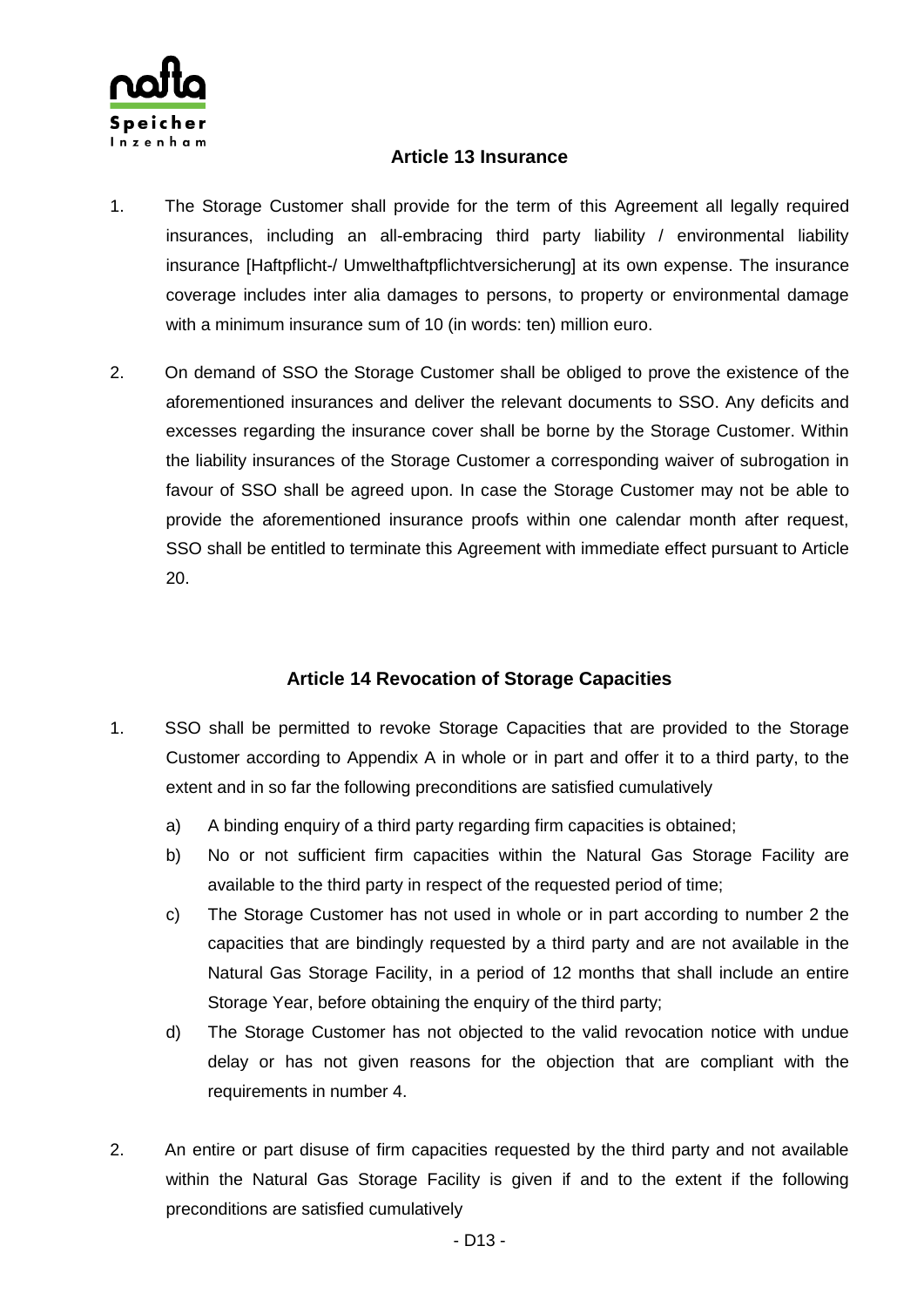

- a) Storage Customer has not filled the booked provided Working Gas Capacity during the period defined under number 1 letter c) at least once to the maximum;
- b) Storage Customer has not nominated the booked Injection and Withdrawal Rate during the period defined under number 1 letter c) at least once to the maximum;
- c) The disuse according to number 2 letter a) and 2 letter b) is demonstrably not customary in the particular market. It shall be proved by SSO that the case of non market customariness is given.

For the examination of the criteria according to number 2 letter a) and letter c) only those capacities shall be considered that were at least booked during the whole period under consideration according to number 1 letter c).

In case the binding enquiry according to number 1 letter a) only relates to one capacity component pursuant to Article 1 number 2 of the Agreement or in case only one of the requested capacity components pursuant to number 1 letter b) is not or not sufficiently available, the examination of disuse relate solely to these capacity components, as far as the Storage Customer has acquired unbundled capacity components.

Disuse in the aforementioned sense shall not be given if and in so far the usage was not possible for the Storage Customer due to technical restrictions according to Appendix E and/or due to the unavailability of the booked capacities pursuant to the rules set out in Article 8.

- 3. SSO shall inform the Storage Customer about the upcoming capacity revocation and the existence of the prerequisites specified in number 1 and 2 in writing, at least 2 months before the start of the revocation and state the beginning, the duration and the extent of the capacity revocation. The extent of the capacity revocation is determined as follows
	- a) The maximum limit to be revoked shall be the capacity that has been bindingly requested by the third party as far as this capacity according to number 2 was not used by the Storage Customer.
	- b) The maximum period for revocation shall be one Storage Year.
	- c) If the binding request according to number 1 letter a) exceeds the disclosed (according to number 3 sentence 1) capacity revocation (according to number 3 letter a)), SSO may forward the anonymised data of the request to the Storage Customer and enquire a voluntary release of the remaining capacities.

An existing or a secondary marketing through the Storage Customer that is at the time of the binding request according to number 1 letter a) in concrete negotiations, shall have priority to a revocation.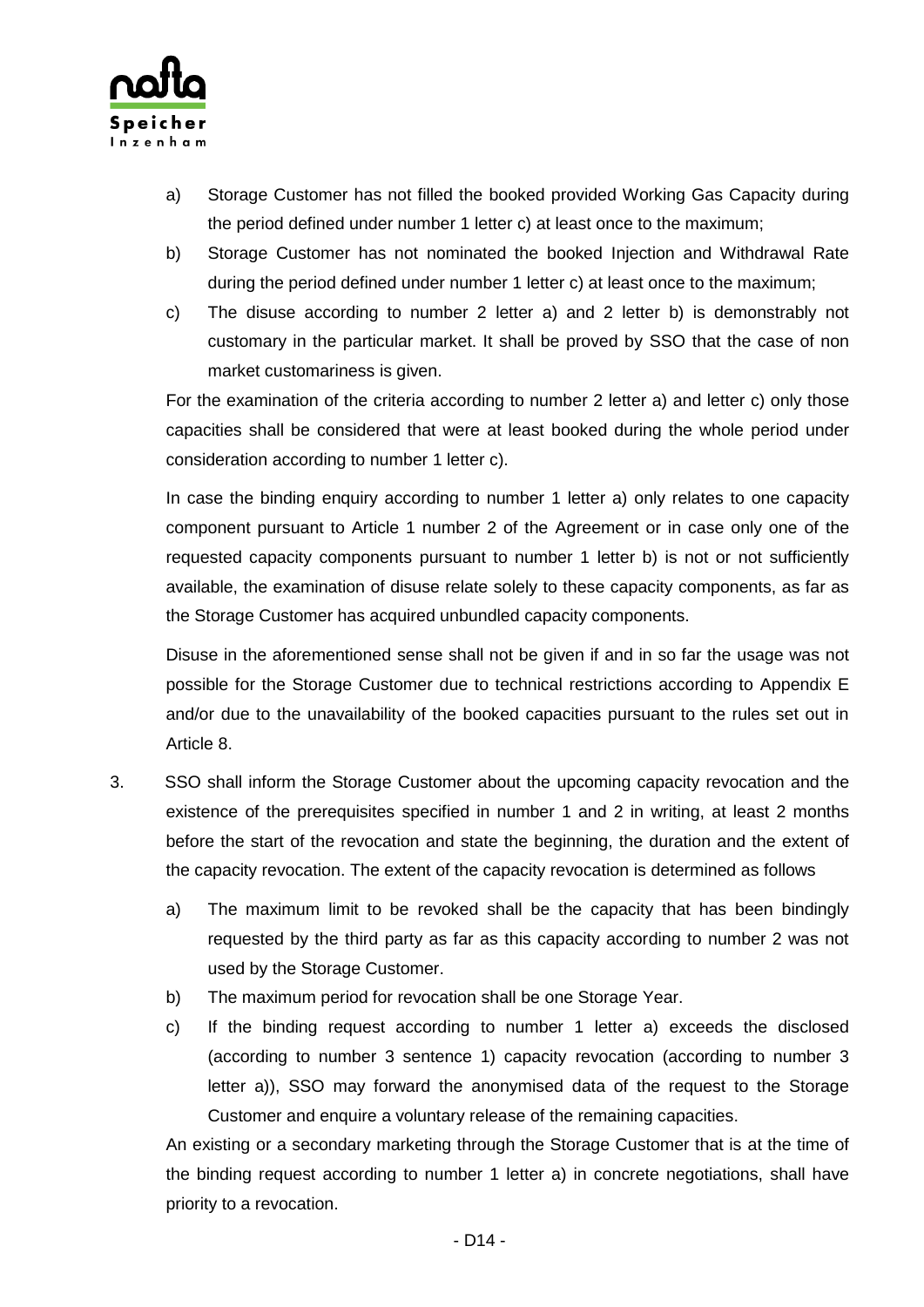

- 4. The Storage Customer shall have the right to file an objection by written notice to the upcoming revocation within a time period of ten working days after the receipt of SSO's written notice according to number 3. Reasons for the objection shall be given and a justified interest in using the capacities shall be demonstrated.
- 5. SSO will inform the Storage Customer by written notice about the decision regarding the objection. The notice shall be made within five working days after the receipt of the objection at SSO at the latest and shall justify the decision accordingly.
- 6. As soon as the capacity revocation becomes effective, the Storage Customer shall lose all rights regarding the revoked capacities for the period of the capacity revocation. The Storage Customer shall be released from paying the respective fees in regard to the revoked capacities for the period of the capacity revocation.

## **Article 15 Transfer of Working Gas Amounts, Performance through Third Parties, Surrender of Use and Secondary Trading**

- 1. The Storage Customer shall be entitled to transfer Working Gas Quantities to a third party provided that this party has respective Storage Capacities at its disposal and agrees to a transfer. For this purpose, the Storage Customer and the respective third party shall inform SSO about the requested transfer. SSO shall transfer the respective Working Gas Quantity via adjusting the Storage Account after examining the booked Storage Capacities and the Working Gas Quantities respectively.
- 2. The Contractual Partners are entitled to have a reliable and suitable third party carrying out the performance of contractual duties in whole or in part. Insofar Article 267 of the German Civil Code [Bürgerliches Gesetzbuch] applies.
- 3. The Storage Customer is entitled to allow a reliable and suitable third party to use the agreed Storage Capacities according to Appendix A in whole or in part. The Storage Customer shall remain entirely eligible and obligated to SSO.
- 4. The Storage Customer shall be entitled to sell the agreed Storage Capacities according to Appendix A to a third party. This may happen for instance bilaterally or via the trading platform Store-x. The provisions of Article 16 shall apply accordingly.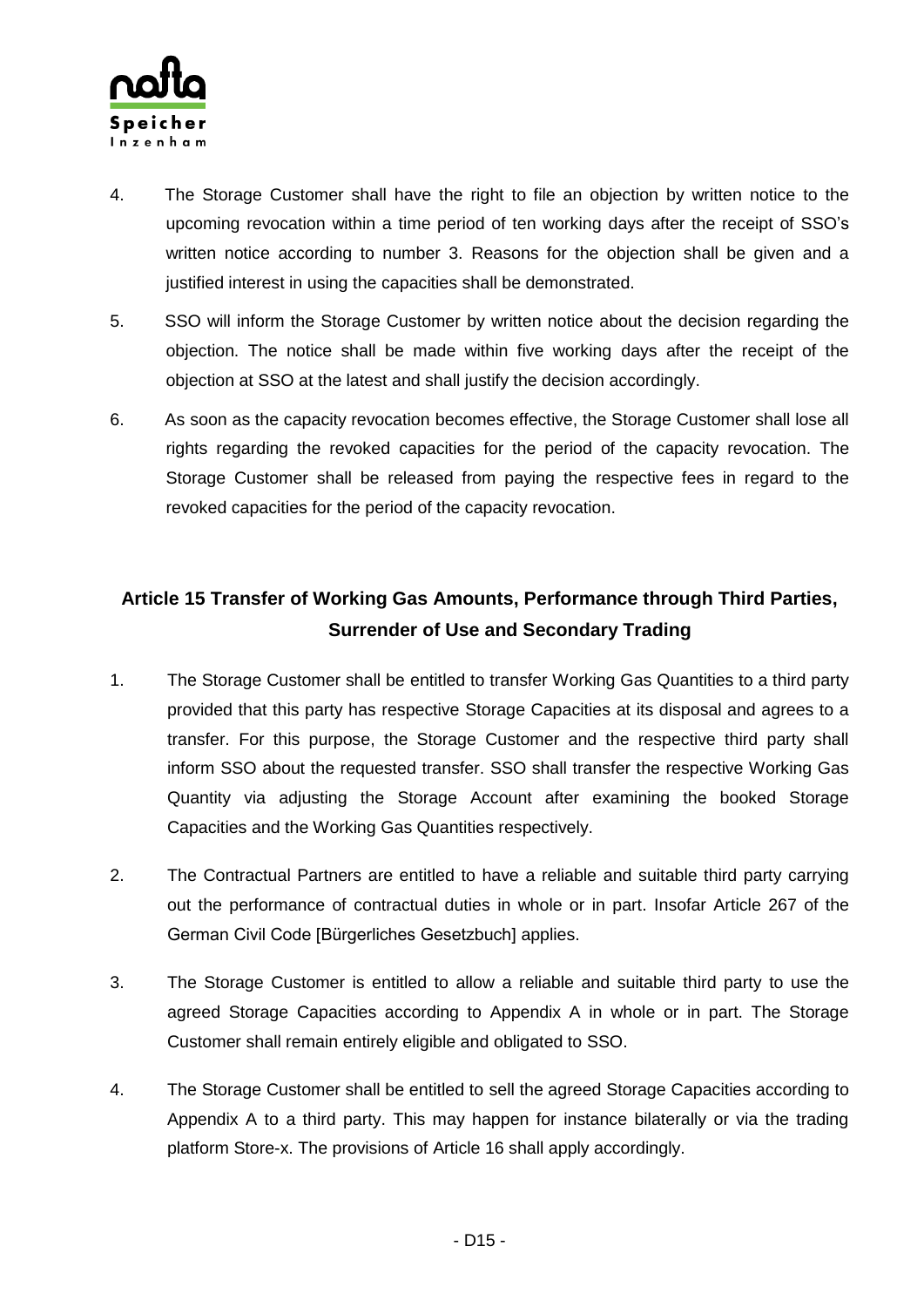

### **Article 16 Legal Succession**

- 1. The Contractual Partner shall be entitled, with the consent of the other Contractual Partner, to assign the entire contractual relationship or singular contracted Storage Capacities according to Appendix A, consisting of Working Gas Capacity, Injection and Withdrawal Rate, with the associated rights and obligations arising from this Agreement to a third party. Consent shall be granted if the third party is reliable and creditworthy, the requirements of number 2 are met and if he accepts as mandatory all duties of the transferring Contractual Partner for himself in respect of the other Contractual Partner.
- 2. Requirements pursuant to number 1 sentence 2 are
	- a) The third party has sufficient creditworthiness or provides an appropriate security deposit according to Article 10 on request.
	- b) The third party submits proof of a third party liability insurance [Haftpflichtversicherung] according to Article 13.
	- c) The third party shall possess all required legal permissions and it shall not be interdicted by an official or governmental decision to supply third parties with Natural Gas or store Natural Gas respectively.
- 3. The consent shall be granted or rejected within an appropriate time-limit and within not more than two weeks after receipt of request for approval and of provision of the demanded proof pursuant to number 2.
- 4. In the case of a transfer to an affiliated company in terms of Articles 15 ff. of the German Stock Corporation Act [Aktiengesetz] prior consent shall be required.
- 5. In the case of a transfer to an affiliated company according to number 4, the affected Contractual Partner shall promptly forward all information to the other Contractual Partner that enables an assessment of the reliability and creditworthiness as well as the requirements according to number 2.

### **Article 17 Confidentiality**

1. Both Contractual Partners shall be obliged to treat in confidence any operational or business related procedures and project related data which are/were obtained in relation to the performance of this Agreement from the other Contractual Partner. Confidential treatment means that the information received from the other Contractual Partner shall not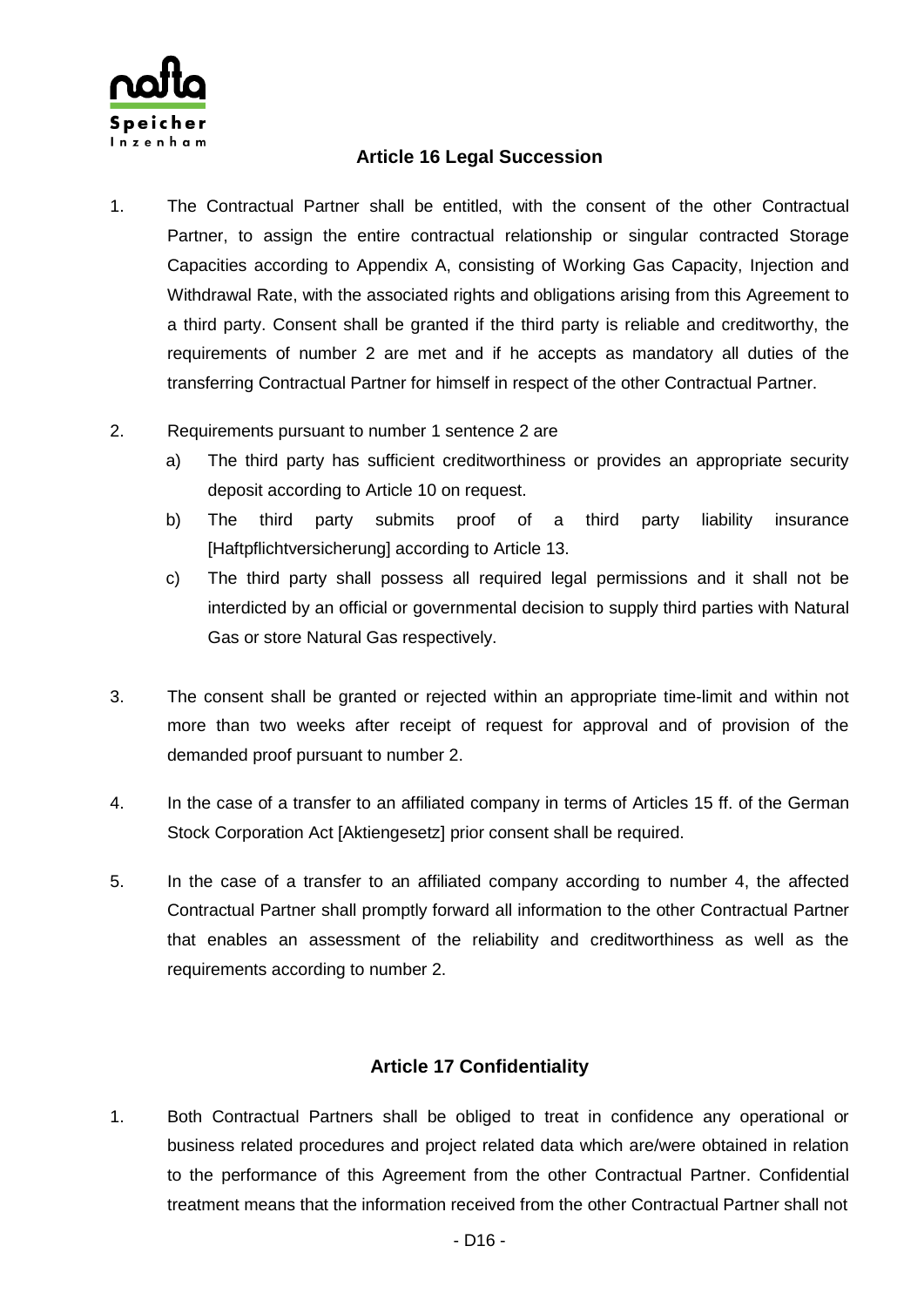

be made accessible to third parties without the prior written consent of the Contractual Partner who has given the information and that this information may not be used commercially for third parties. The Contractual Partners shall not be authorised to use the received information for another purpose than the purpose of performing this Agreement. A corresponding obligation shall apply to persons used by them in order to perform the obligations resulting from this Agreement.

- 2. Any necessary disclosure to fiscal or legal advisers and disclosure of the necessary technical particulars to subcontractors is permissible without special written authority of the information giver when the disclosure of information is limited to the scope necessary for the performance of this Agreement and the information recipients their part undertake to treat the information in strict confidence or have professional duty of secrecy by law.
- 3. The duty of secrecy does not apply to information which is already known to the information recipient at the time of disclosure without a duty of secrecy or which was already publicly accessible at the time of disclosure or – through no fault of the information recipient – was made publicly accessible subsequently.
- 4. Without prejudice to the aforesaid provisions each Contractual Partner shall be entitled to meet its duties of disclosure which are based on legal and statutory provisions also in respect of information that was provided to him. The other Contractual Partner must be advised about this matter accordingly.
- 5. The duty of confidentiality shall exist during the contract term and additionally for a period of five years beyond the end of this Agreement.
- 6. Aggregated information on the use of the entire Natural Gas Storage Facility shall be excluded from the confidentiality clause. This information may directly or indirectly be published by SSO.

### **Article 18 Loyalty Clause**

1. The Contractual Partners shall agree that at the time of the conclusion of the contractual relationship not all matters regarding actual and legal aspects could have been anticipated and regulated conclusively that could result from the current and future technical and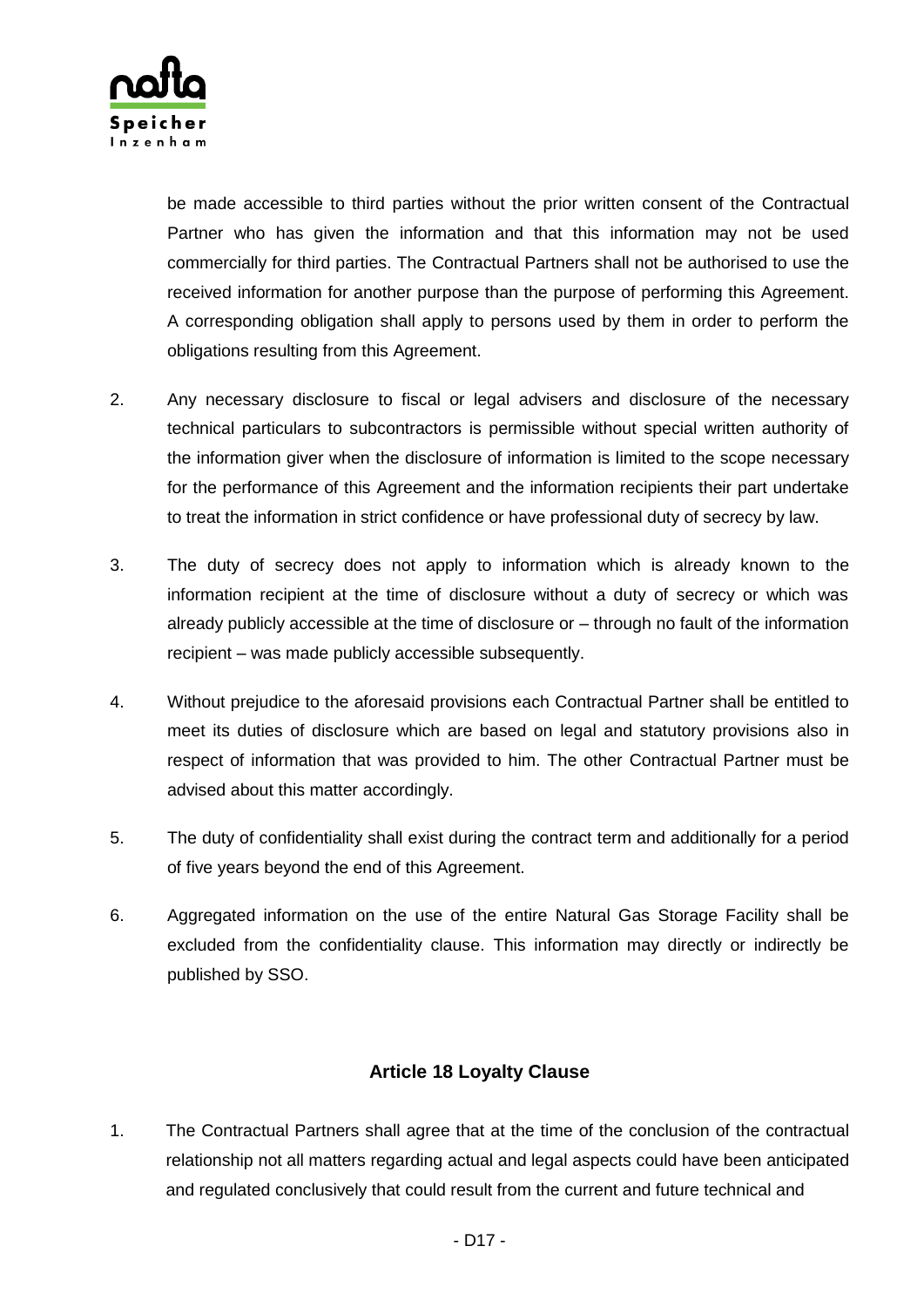

economic development, from legal changes, from regulatory measures or from other circumstances essential for this Agreement.

- 2. If the aforementioned technical, economic, organisational or legal preconditions, under which the Agreement is agreed upon, are changed fundamentally, each Contractual Partner may demand, that this Agreement is amended and/or altered accordingly by maintaining the economic synallagma and/or that this Agreement is transferred into an agreement that meet the requirements of these changes.
- 3. In case an agreement in regard to the adjustment of the terms of the Agreement cannot be reached within three months, each Contractual Partner may take legal action pursuant to Article 19. The right to the new terms of the Agreement shall exist from the date on which the demanding Contractual Partner firstly claims under reference to the changed circumstances the new terms of the Agreement from the other Contractual Partner.

### **Article 19 Settlement of Disputes and Governing Law**

- 1. The Contractual Partners shall endeavour to settle disputes concerning the interpretation of this Agreement or disputes that are related to the execution of the Agreement through negotiation. Should negotiations fail, all disputes in relation to this Agreement concluded between the Contractual Partners shall be settled finally and without recourse to legal action by an arbitration panel through arbitration award duly applying the provisions hereinafter.
- 2. The arbitration panel consists of three arbitrators, one of whom acts as chairman. The chairman must be qualified to be a judge.
- 3. The arbitration panel is constituted by the Contractual Partner who seeks the arbitration designating the matter in dispute and nominating one arbitrator and inviting the other Contractual Partner in writing to nominate the other arbitrator and by the nominated arbitrators then selecting the chairman. If the other Contractual Partner fails to comply with the order to nominate an arbitrator within four weeks or if the arbitrators do not select their chairman within four weeks from the second arbitrator being nominated, either Contractual Partners may apply to the President of the Higher Regional Court [Oberlandesgericht] Celle to propose the second arbitrator or chairman respectively; the proposal is binding upon the Contractual Partners.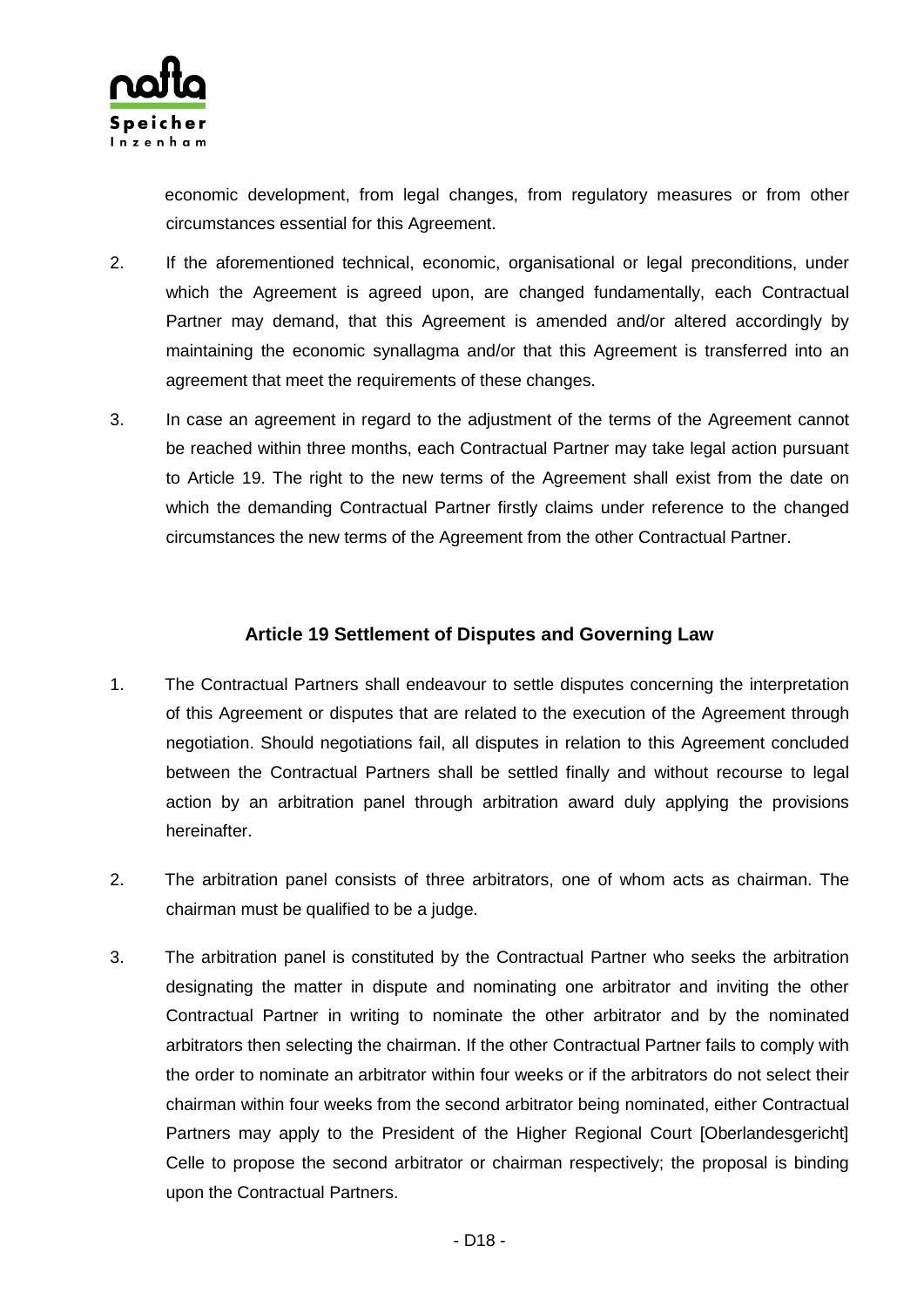

- 4. The place of the arbitration proceedings is Celle.
- 5. The competent court for the purposes of Article 1062 paragraph 1 of the Code of Civil Procedure [Zivilprozessordnung] is the Higher Regional Court [Oberlandesgericht] Celle.
- 6. Otherwise Articles 1025 to 1065 of the Code of Civil Procedure [Zivilprozessordnung] shall govern the arbitration proceedings.
- 7. The basis of the arbitration proceedings shall be the German wording of the Agreement, also in case the English version of the Agreement is concluded.
- 8. The Agreement, its interpretation as well as its execution shall be governed by the laws of Germany. Intergovernmental agreements – as far as legally allowed - shall not apply even it they are transposed into German law.

### **Article 20 Termination**

- 1. Either Contractual Partner may terminate the contractual relationship ordinarily if the following preconditions are met
	- a) All Booking Periods according to Appendix A have ended and
	- b) Ongoing obligations (especially billing, payment of fees, final invoice at the end of the year, settlement of Working Gas Quantities, return of security deposits) are carried out.

If this agreement is terminated before the preconditions according to letter a) and letter b) are met, the termination shall not be effective before all preconditions have not been fulfilled yet.

- 2. The Contractual relationship may be terminated for good cause with immediate effect by each Contractual Partner. Good cause shall include, but be not limited to the cases where
	- a) a Contractual Partner breaches essential provisions of this Agreement repeatedly and in spite of prior written warning are breached by the other Contractual Partner again;
	- b) an admissible petition for opening insolvency proceedings against the assets of the other Contractual Partner pursuant to Articles 13 ff. of the Insolvency Act